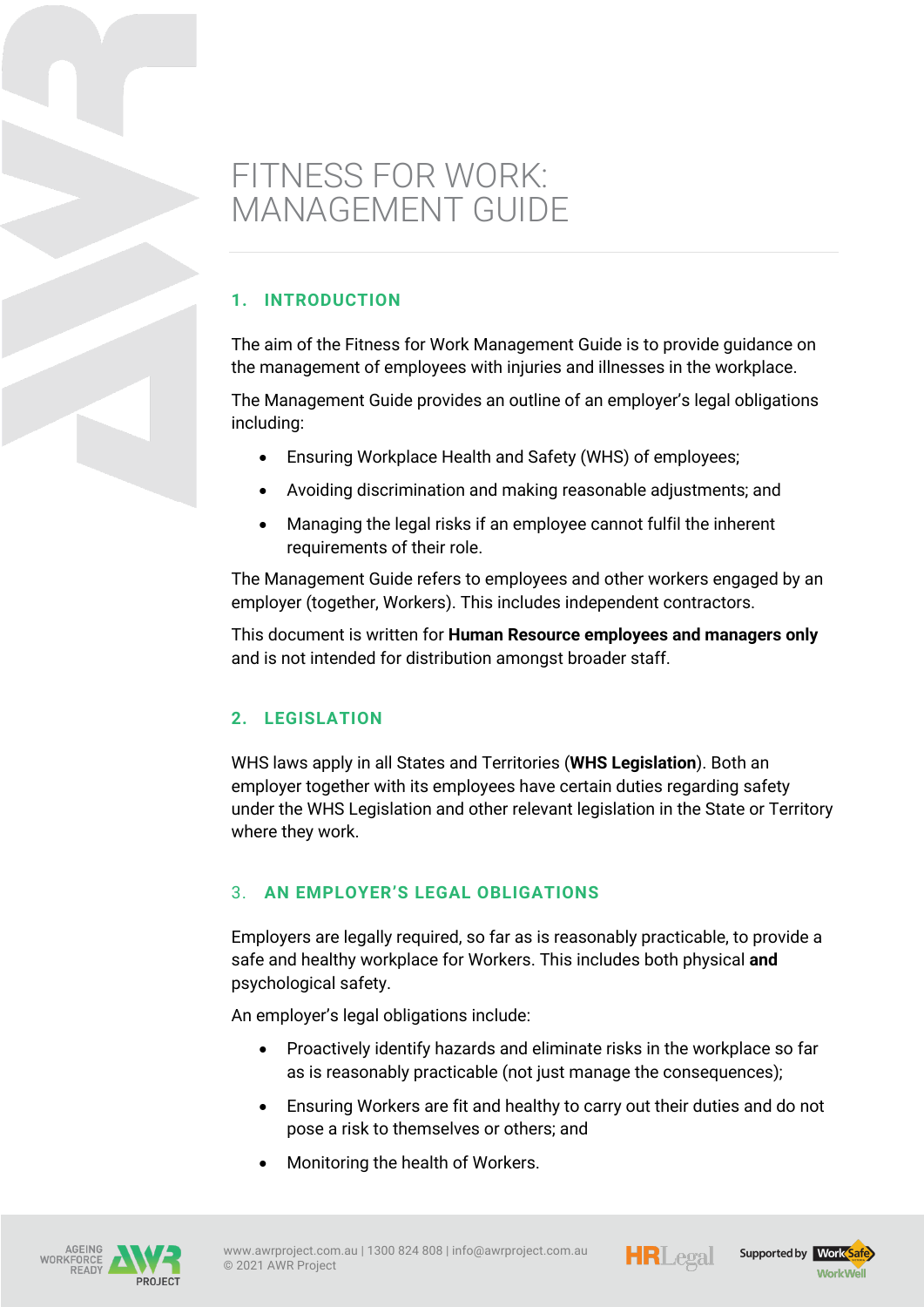Workers also have obligations to take reasonable care to minimise risks to their own safety and the safety of others.

The risks in not managing workplace health and safety are not just breach of a WHS Legislation but may also result in workers' compensation claims or unlawful discrimination claims.

# **4. LEGAL RISKS – WORK HEALTH AND SAFETY**

Work health and safety obligations are relevant when considering an ageing workforce. Employers must so far as reasonably practicable, provide a working environment that is safe and without risks to health.

An employer cannot ignore obvious health and safety issues, which may include an employee's capacity or ability to undertake their role because of factors related to their age.

This is important because if an employer breaches their WHS obligations, they can be subject to significant penalties, but worse still employees can suffer work related injuries. These injuries may be the subject of workers compensation claims, which come with their own variety of risks and obligations for employers.

#### **EXAMPLE – BUS DRIVERS**

Declining physical health may be an issue for drivers given the sedentary nature of the work.

Sitting for long periods of the day can also create physical health issues that are not age-related.

There are some tasks, such as cleaning buses or doing pre-drive checks, that become harder with age. Other examples include fatigue and the need for bathroom breaks.

There are also specific health issues that can impact drivers of any age. These include weight gain, diabetes, medications, back issues, and eyesight.

Employers should be aware that employees sometimes hide health issues as they think they will be forced to leave their job.

# **5. WHAT CAN EMPLOYERS DO TO MANAGE THESE RISKS?**

Employers can take a number of steps to mitigate health and safety risks and promote wellbeing in the workplace. The following are some examples of strategies to implement, and although are not legal requirements, they do encourage best practice for employers to ensure that Workers are fit for work:

Using pre-employment screening processes







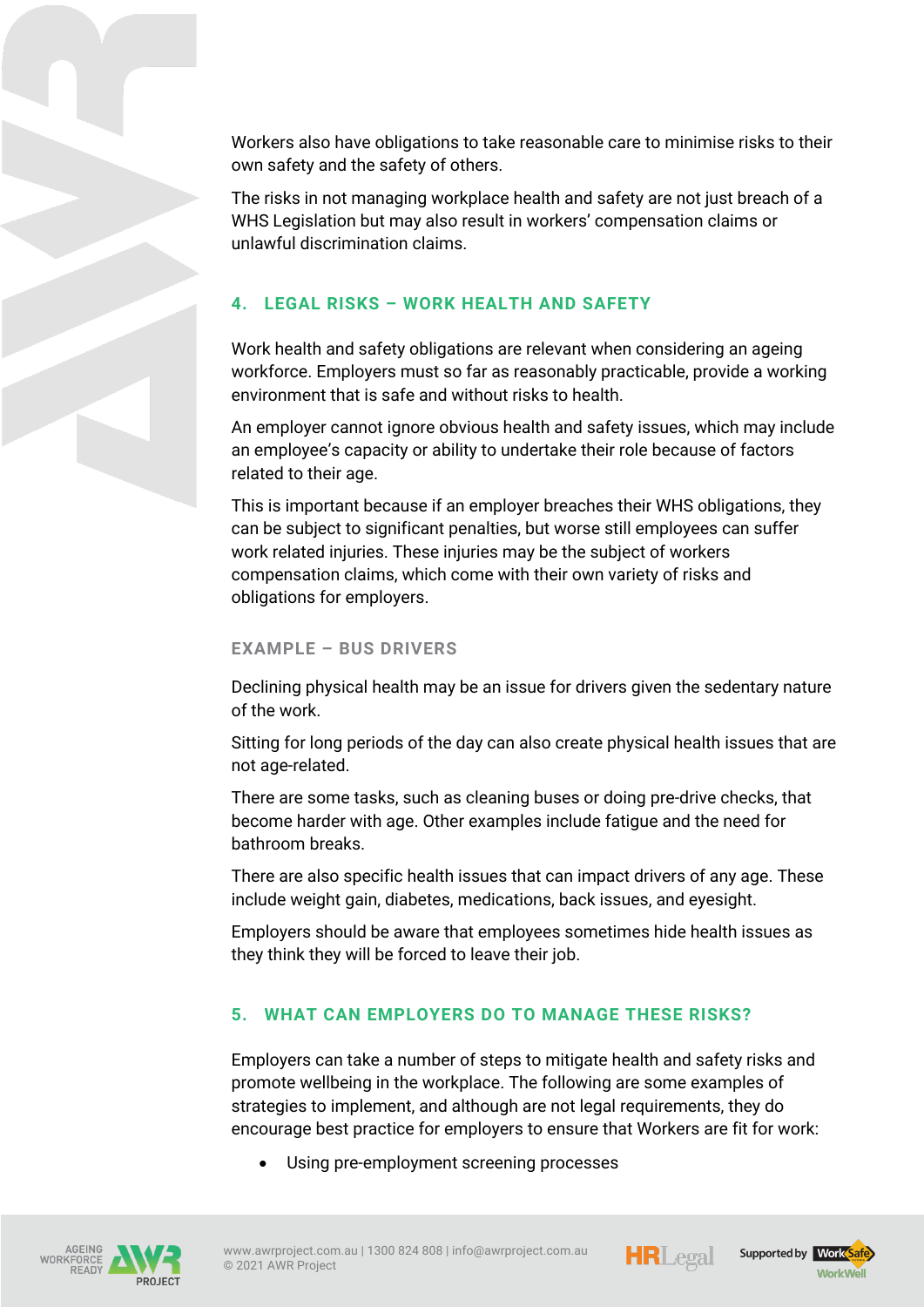- Requesting employees complete pre-employment questionnaires
- Requesting Workers undergo fitness for work assessments
- Having fitness for work policies and provisions in employment contracts
- Having clear position descriptions which set out the physical and mental requirements of the role
- Monitoring the health of Workers  $-$  and if there are concerns regarding physical and/or psychological health, then taking action
- Having Workers assessed against the inherent requirements of their role
- Training managers in health and safety obligations and in company processes

These are considered in further detail below.

#### **PRE-EMPLOYMENT SCREENING**

An employer must ensure that employees are fit to meet the inherent requirements of their position and are able to perform work safely.

Best practice provides that prospective employees be provided with detailed descriptions outlining the nature of their proposed employment prior to accepting employment. Descriptions should include any key physical or mental requirements of the role, e.g. 'ability to sit for long periods of time', etc. These are known as the 'inherent requirements of the role'.

Prospective employees should be advised if they need to complete preemployment screening, which may include:

- A full fitness for work assessment
- Pre-employment health questionnaire
- Psychometric testing
- Drug and/or alcohol testing
- Hearing testing

Where pre-employment screening reveals that a job applicant has a disability that may impact their ability to fulfil the inherent requirements of the role for which they are applying, it is a legal requirement for an employer to consider if there are any reasonable adjustments that could be made to enable them to safely fulfil those requirements should they be employed.

#### **PRE-EMPLOYMENT HEALTH QUESTIONNAIRES**

Pre-employment health questionnaires are also directed at ascertaining an employee's capacity to fulfil the inherent requirements of their role. Pre-







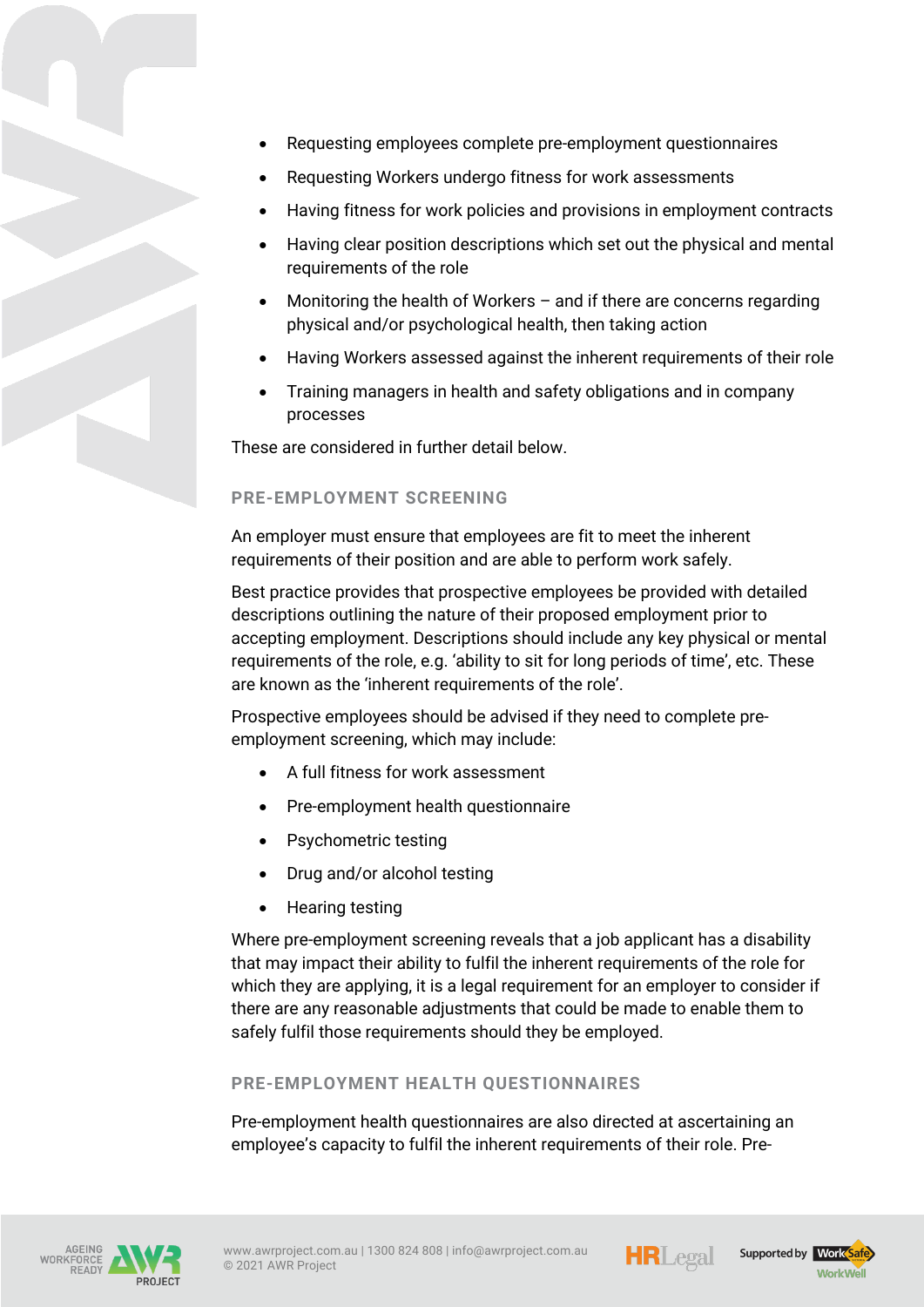employment health questionnaires are not legally required but form part of best practice for employers. Questionnaires should:

- Ask whether the individual has any pre-existing injuries or conditions which prevent them from fulfilling the inherent requirements of their role or which put them at risk of an exacerbation/other risk to their health and safety; and
- In the case of Victoria, refer to specific consequences under section 41(2) of the *Workplace Injury Rehabilitation and Compensation Act 2013*  if false/misleading disclosure made (i.e. possible denial of workers' compensation if exacerbation of pre-existing injury/condition).

Collection of sensitive health information must be with the individual's consent and must be handled in accordance with privacy obligations.

## **EMPLOYMENT CONTRACTS**

It is recommended that the provisions in employment contracts require employees to acknowledge that prior to accepting employment, they have been informed about the nature of their proposed employment and that they do not have a pre-existing injury or condition that would prevent them from fulfilling the inherent requirements of their position.

It is also recommended that employment contracts require employees to acknowledge that it is their responsibility to disclose all pre-existing injuries, conditions and diseases of which they are aware and which they could reasonably be expected to foresee could be affected by the nature of the proposed employment.

It is in an employer's interests that employment contracts provide that, during the course of employment, they can direct an employee to attend a medical assessment, at the employer's expense, to ascertain the employee's fitness for work and whether the employee is able to perform the inherent requirements of their role.

## **6. WHAT ARE INHERENT REQUIREMENTS?**

The inherent requirements of the job are the key physical, cognitive and psychosocial demands of a role. They are characteristics or essential requirements of the employment, as opposed to peripheral requirements.

By understanding what the inherent requirements of the role are will assist an employer with pre-employment screening, workers compensation claims management and determining ongoing fitness for work.

An employer may seek support from external consultants to appropriately identify and document the inherent requirements of a role.







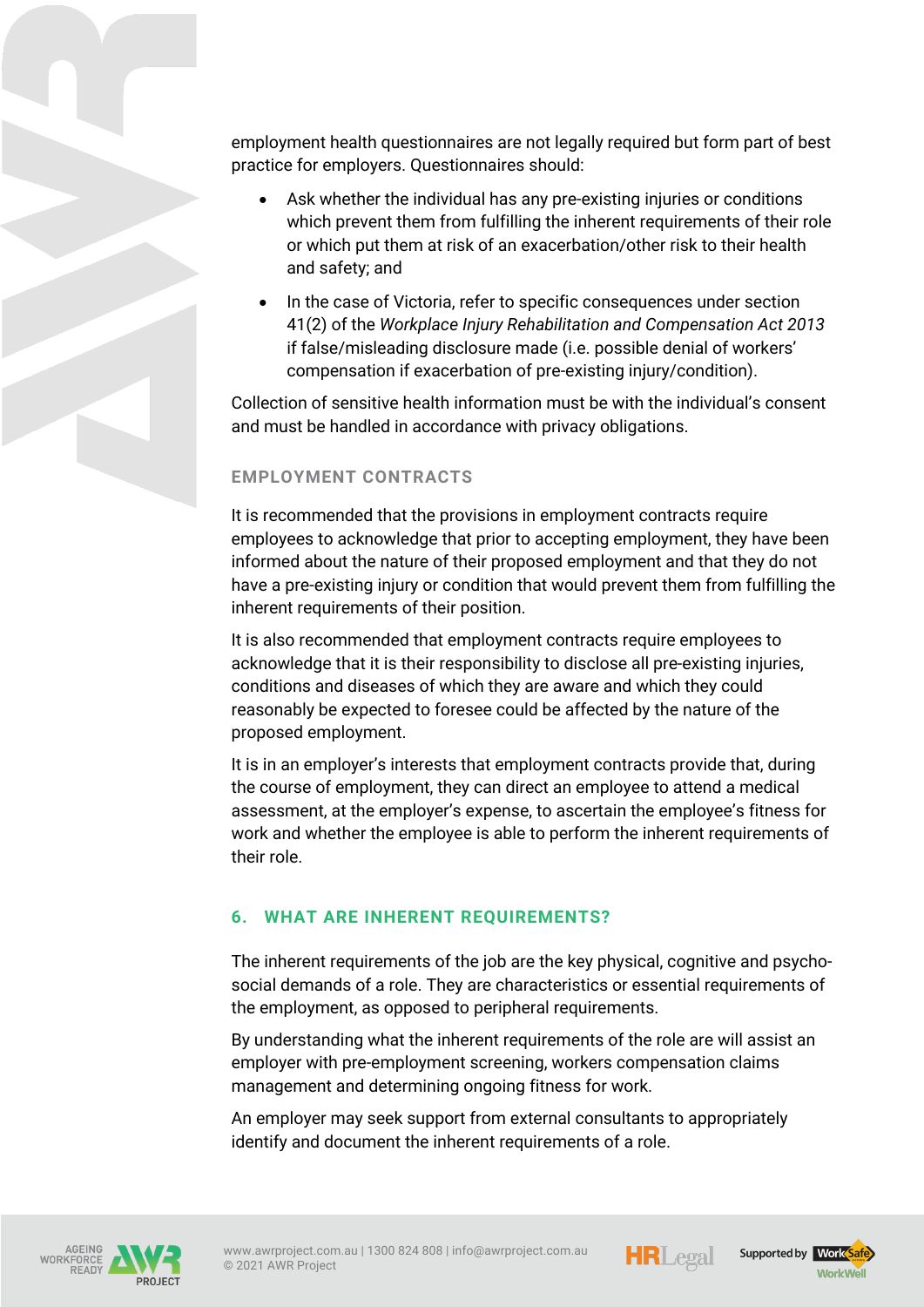## **7. MONITORING THE HEALTH OF EMPLOYEES DURING EMPLOYMENT**

Employers should take a proactive approach – rather than waiting for an incident/injury to occur or escalate. Safety is the justification for any assessment of capacity.

To minimise challenges, it is recommended that employers include express provisions in employment documentation (employment contract, policies and procedures) about when an employer can request a medical assessment.

If an employee is required to undergo such assessment, they will be directed to provide a written consent for the practitioner performing the assessment to disclose the information regarding their fitness for work to the employer.

A medical assessment may be needed where an employee sustains an injury or if the employer has concerns that the employee does not have capacity to undertake their role safely.

Some signs that medical information may be needed to assess fitness for work include:

- Visible physical issues or complaints (weight/back issues);
- Absenteeism patterns and decline in punctuality;
- Minor incidents/accidents; and
- Psychological health change in behaviour/performance.

## **8. UNLAWFUL DISCRIMINATION**

There is legislation in all States and Territories, and at the Federal level, which prohibit discrimination based on a broad range of protected attributes including age and disability.

Discrimination may be direct or indirect.

**Direct discrimination** means treating a person or group with a protected attribute or characteristic unfavourably because of that attribute. Direct discrimination can arise through refusal to hire, dismissal, providing unfavourable working conditions, or limited opportunities.

**Indirect discrimination** means imposing an unreasonable requirement, condition or practice on a person with a protected attribute or characteristic that disadvantages that person. Indirect discrimination can be the result of the interaction of decisions, actions, regulations, policies, practices, social attitudes, and systems.





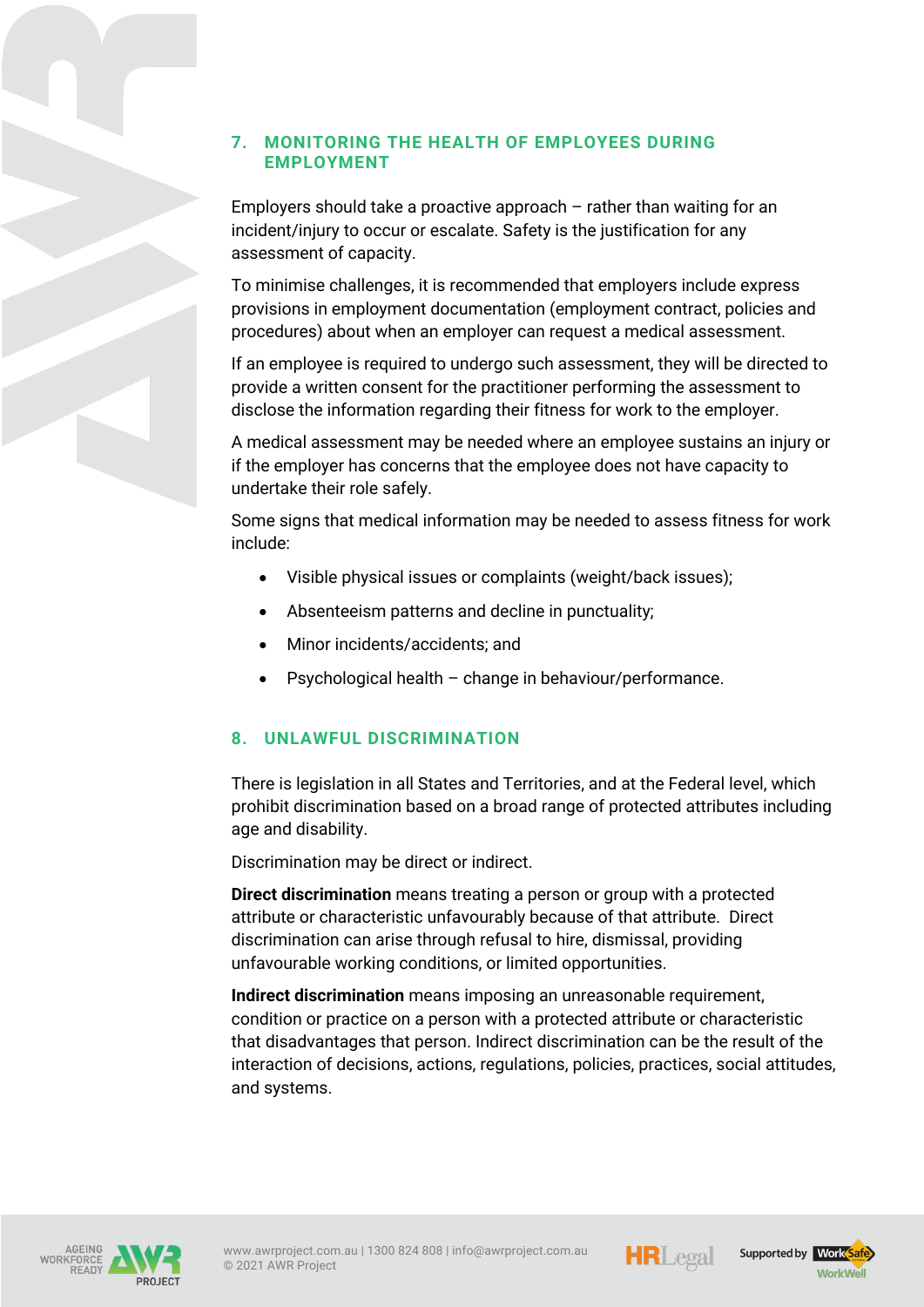## **AGE DISCRIMINATION**

Unless the individual is a judge or pilot, there is no compulsory retirement age for employees, and it is open to individuals to work as long as it is appropriate and safe to do so.

Age discrimination is prohibited in relation to:

- Recruitment and job applicants  $-$  who is offered employment, the terms of employment, denying access to training.
- Employment who is offered a promotion, access to training, termination or any other detriment.
- Contractors terms, termination, access to benefits, other detriment.
- Provision of goods and services refusing to provide, imposing discriminatory terms, other detriment.

It is irrelevant whether the 'victim' is aware of the discrimination or considers the treatment less favourable.

Further the attribute does not need to be the only or dominant reason for the treatment – it only needs to be a substantial reason.

#### **DISABILITY DISCRIMINATION**

Under anti-discrimination legislation, a person discriminates against another person on grounds of disability if:

- Reasonable adjustments are not made, or proposed to be made, for the person; and
- The failure to make these adjustments has, or would have, the effect that the person is, because of their disability, treated less favourably than a person without the disability would be treated in circumstances that are not materially different.

A person also discriminates against another person on the ground of a disability if:

- An aggrieved person is required to comply with a requirement or condition;
- Because of their disability, the person would comply, or would be able to comply, with the requirement or condition only if reasonable adjustments were made for the person, but these adjustments are not made, or not proposed to be made; and
- The failure to make reasonable adjustments has, or is likely to have, the effect of disadvantaging persons with the disability.





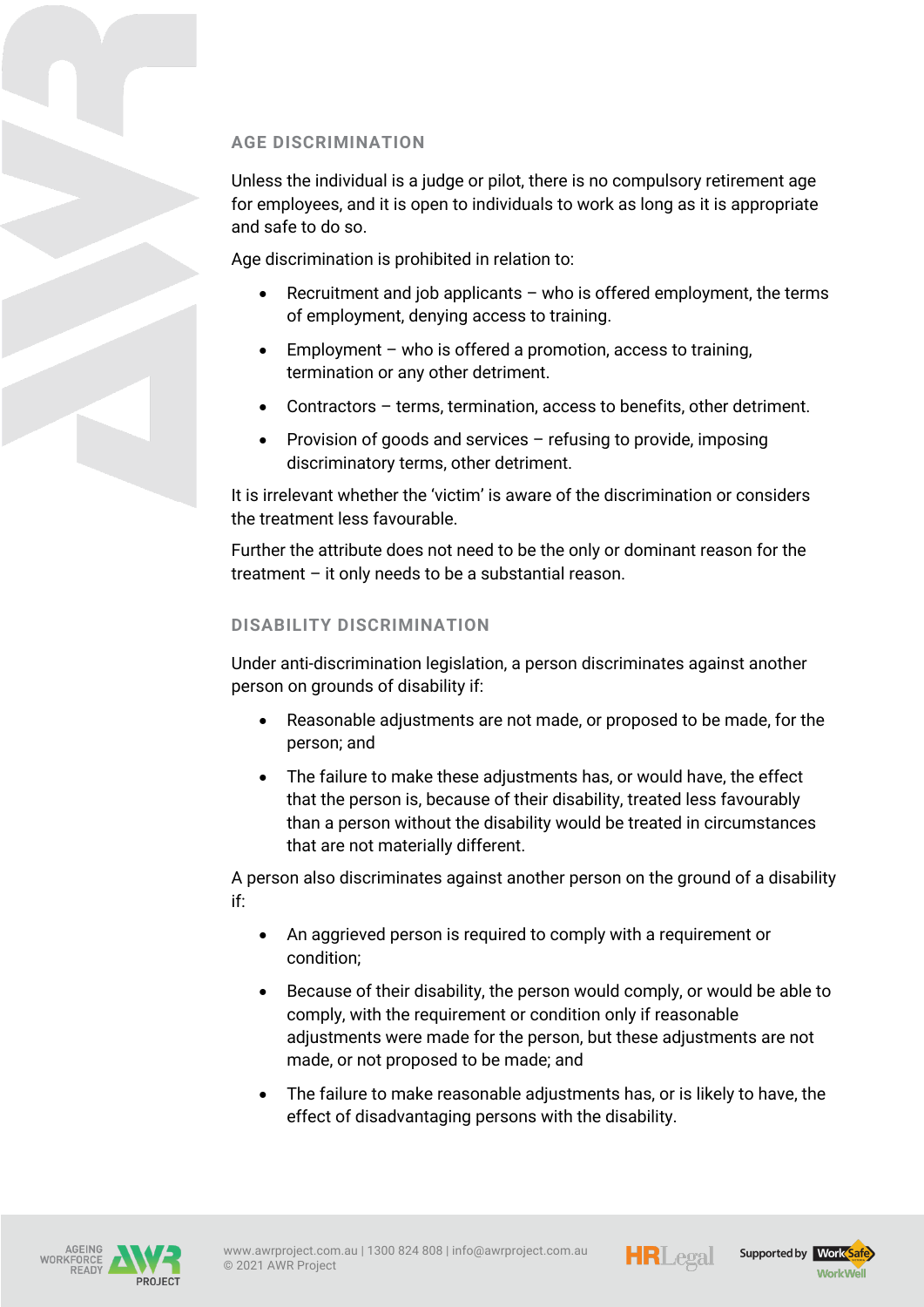Employers are obliged to make reasonable adjustments as a legal requirement to allow a person with a disability to perform the role safely unless such an adjustment would result in 'unjustifiable hardship' to the employer.

To determine at which point the hardship caused by the reasonable adjustments becomes 'unjustifiable' to the employer, all relevant circumstances must be taken into account. The following is generally considered:

- The employee's condition and capacity for work;
- The employee's position;
- The nature of the benefit or detriment likely to accrue or be suffered by any persons concerned; and
- The cost of the adjustment required in respect of the employer's financial situation.

Where an employer is unable to make reasonable adjustments because it results in 'unjustifiable hardship', this will be based on the individual circumstances of the employee, taking into account the above, which will be unique in each case.

Where an employer refuses to implement reasonable adjustments on the basis that if they make an adjustment for one employee, they may need to do it for many employees, this would only be permitted where it would result in unjustifiable hardship to the employer. In other words, the nature of the reasonable adjustments and whether they are possible should be personalised to each individual employee's needs.

If several employees need the same adjustments because they have the same impairments, this should be facilitated, unless the employer can show it would result in unjustifiable hardship, e.g. the cost of implementing the change would be significant and disproportionate to the benefit to employees.

It is a defence to unlawful discrimination if the reason for the discrimination is that the person cannot fulfil the inherent requirements of the role – the 'inherent requirements defence'. This means that where an employer can show that the employee's disability would prevent them from performing the inherent requirements of the position, they can defend themselves from a claim of disability discrimination.

This is an objective test to determine whether the employee is able to carry out the inherent requirements of the position, and as such, medical evidence as it relates to the particular tasks of the role is highly relevant.





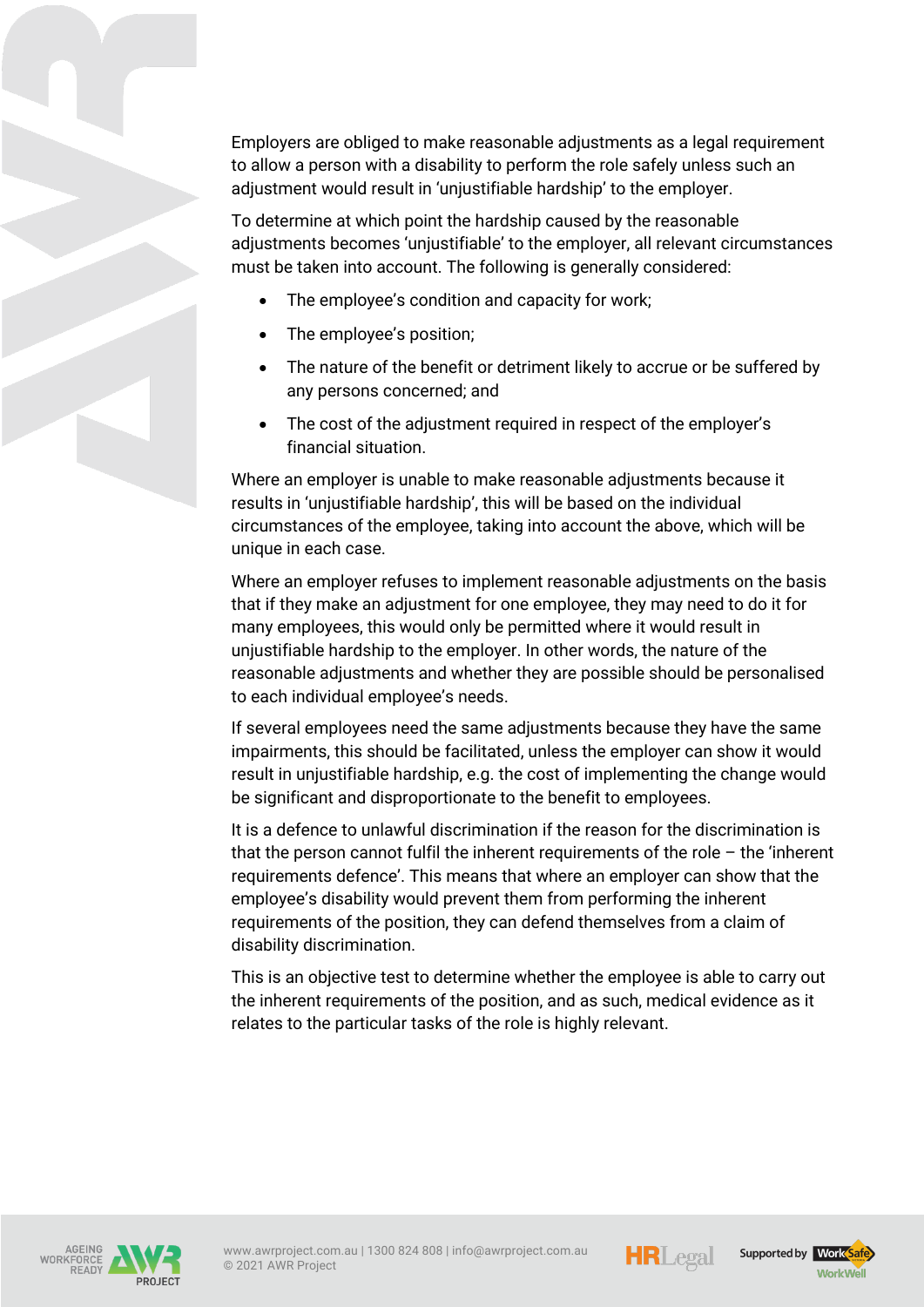# **9. WHAT ARE SOME EXAMPLES OF REASONABLE ADJUSTMENTS?**

The legal requirement to make reasonable adjustments in the workplace refers to the administrative, environmental, or procedural alterations required to enable a person to work effectively.

Employers are required to provide reasonable adjustments where it is reasonable to do so **and** where a reasonable adjustment does not constitute an 'unjustifiable hardship' for the employer. There are a number of ways employers can make reasonable adjustments, and these may include:

- Provision of appropriate equipment or assistance;
- Job redesign and adjustment to work methods;
- Training or retraining, flexible work arrangement, hours of work, and use of leave;
- Accessible information and systems;
- Provision of assistive technology software;
- Modifications to equipment or the supply of specialised equipment, furniture or work-related aids; and
- Alterations to premises or work areas.

Reasonable adjustments for one employee do not need to be the same for others. An employer should discuss possible reasonable adjustments with the employee concerned to ascertain what support they required, and only if adjustments cannot be identified/agreed to, seek the opinion of medical experts.

#### **10. WHAT HAPPENS WHERE A WORKER HAS AN ONGOING INCAPACITY FOR WORK?**

WHS Legislation recognises that an employer cannot hold an employee's position open indefinitely if they do not have capacity to perform the inherent requirements of their role.

An employer can terminate an employee if they cannot fulfil the inherent requirements because of personal injury or other personal matters as long as a fair and equitable process is followed which considers the medical advice and individual circumstances of the employee.

However, even where an employer ends the employment relationship for lawful reasons, there are still legal risks that can arise. The principal risks of terminating an employee are:







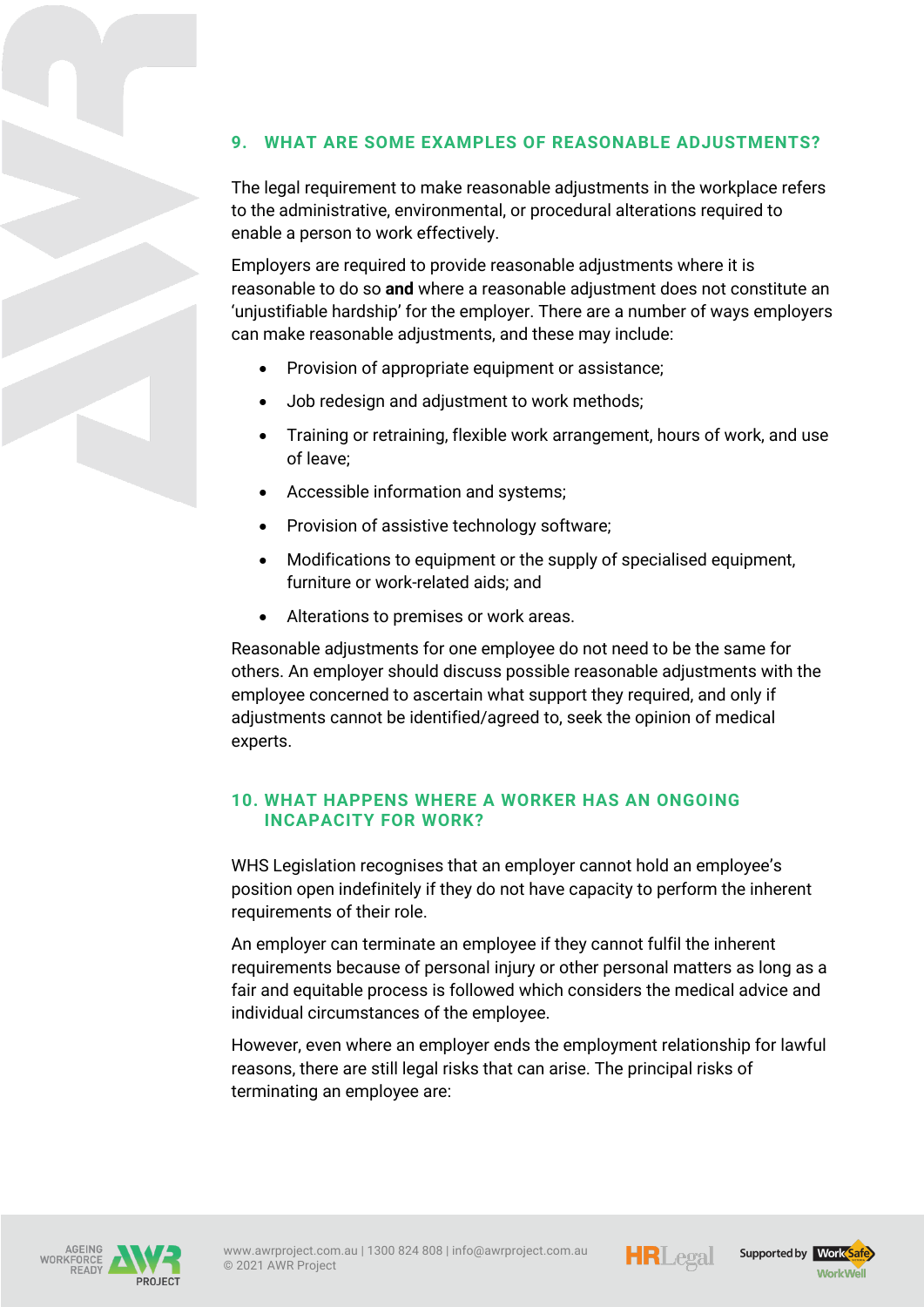- Unfair dismissal claims
- General protections claims
- Discrimination claims

Legal advice should be sought on the risks of terminating an employee on grounds of the inability to fulfil the inherent requirements of their role prior to the termination, where necessary.

**NOTE TO EMPLOYER:** *where making modifications to the policy or management guide, please seek legal advice to ensure it meets minimum legal requirements.* 





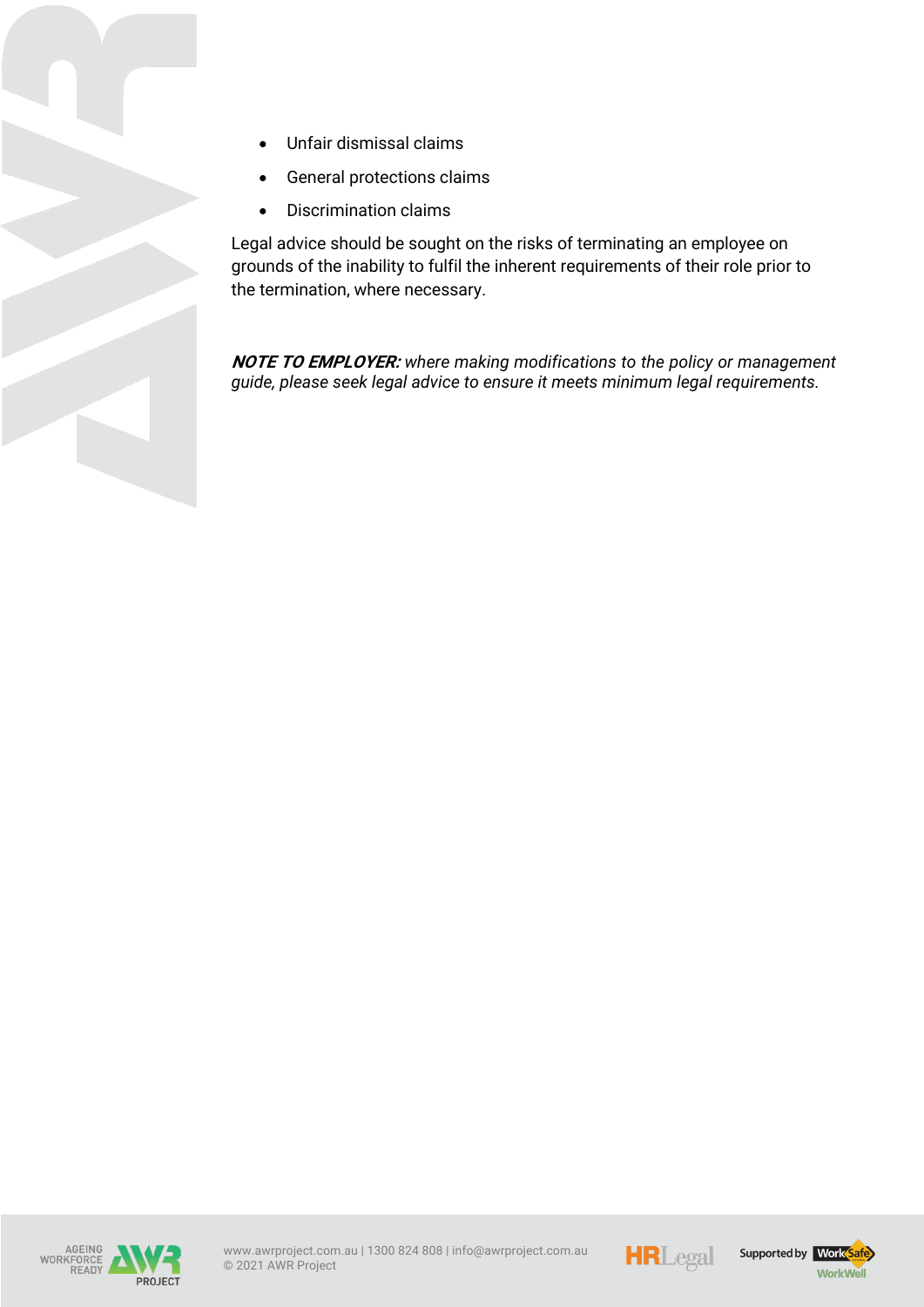# **CHECKLIST FOR FITNESS FOR WORK POLICY AND FRAMEWORK**

The following checklist can be used to guide managers through an appropriate process as they implement the Fitness for Work Policy.

# **Pre-employment:**

| <b>IC CHIPIOTHICHI</b>                                                                                                                                                                                                                                                      |   |
|-----------------------------------------------------------------------------------------------------------------------------------------------------------------------------------------------------------------------------------------------------------------------------|---|
| Confirm whether prospective employees require pre-employment<br>screening (including health questionnaires) in order to ascertain<br>whether they are fit for work.                                                                                                         |   |
| Outline different types of pre-employment screening and confirm the<br>$\bullet$<br>purpose to ascertain fitness to fulfil inherent requirements of the<br>role.                                                                                                            | П |
| Confirm whether prospective employees are required to disclose pre-<br>$\bullet$<br>existing injuries and conditions which may impact their ability to<br>perform their role safely and/or prevent the employee from<br>performing the inherent requirements of their role. | П |
| Confirm what reasonable adjustments may be considered if<br>٠<br>applicant has a disability that impacts their capacity to fulfil the<br>inherent requirements of their role.                                                                                               | П |
| <b>During employment:</b>                                                                                                                                                                                                                                                   |   |
| Confirm that employees may be subject to fitness for work<br>$\bullet$<br>assessments in order to ascertain whether prospective employees<br>are fit for work.                                                                                                              |   |
| Confirm requirement that the employee consents to medical<br>$\bullet$<br>practitioner or assessor releasing report to employer.                                                                                                                                            |   |
| Confirm privacy of health information collected by the employer.<br>٠                                                                                                                                                                                                       | П |
| <b>Workcover procedure:</b>                                                                                                                                                                                                                                                 |   |
| Outline process to be followed if employee injured at work.<br>$\bullet$                                                                                                                                                                                                    |   |
| Outline Return to Work process.<br>$\bullet$                                                                                                                                                                                                                                | П |
|                                                                                                                                                                                                                                                                             |   |